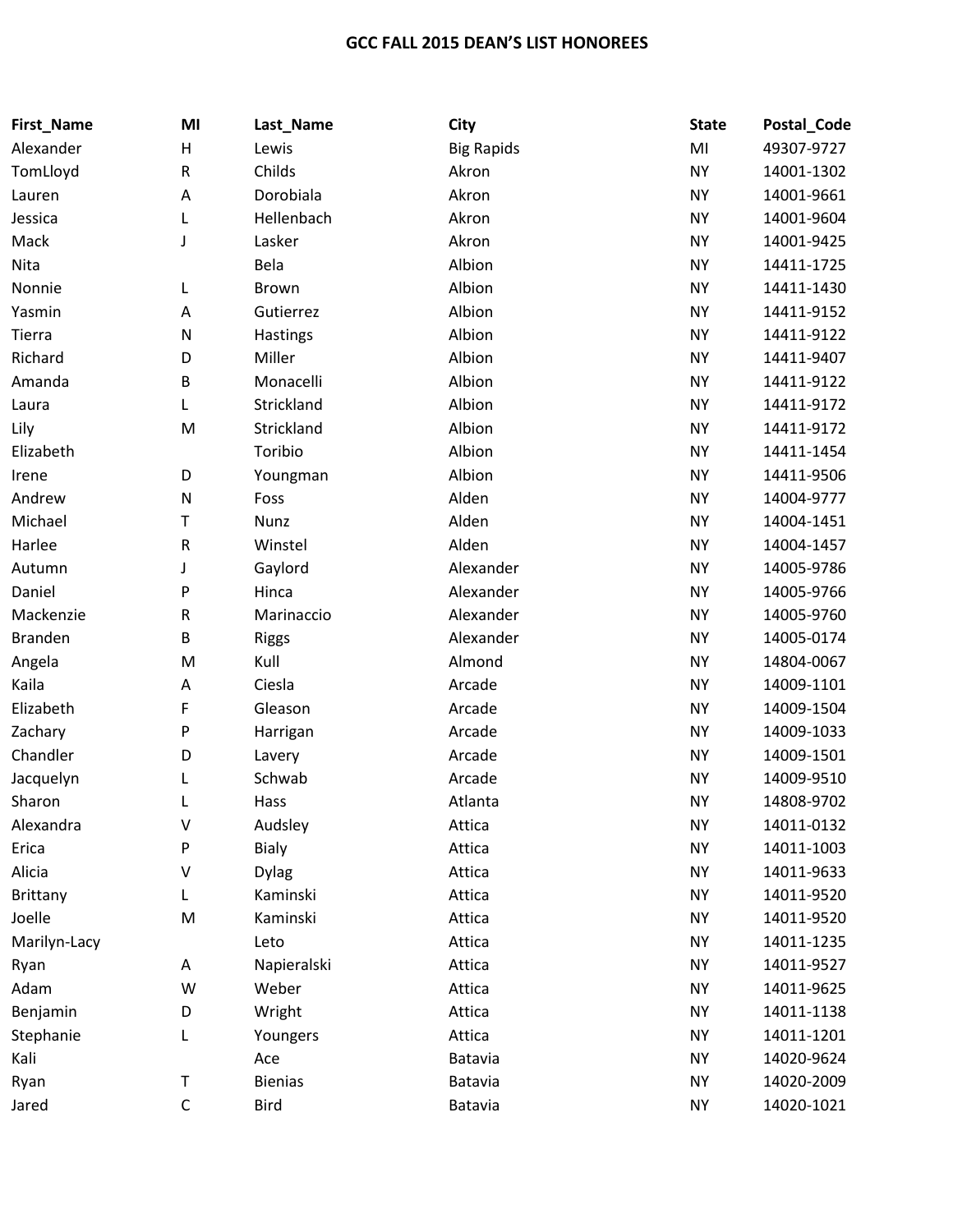| Heather       | M            | Bombard          | Batavia          | <b>NY</b> | 14020-3307 |
|---------------|--------------|------------------|------------------|-----------|------------|
| Justin        | A            | Brown            | Batavia          | <b>NY</b> | 14020-2421 |
| Marissa       | A            | Colantonio       | <b>Batavia</b>   | <b>NY</b> | 14020-3301 |
| Emily         | S            | <b>DeNise</b>    | Batavia          | <b>NY</b> | 14020-2016 |
| Matthew       | ${\sf R}$    | Dobbertin        | Batavia          | <b>NY</b> | 14020-2008 |
| Heather       | M            | Figlow           | Batavia          | <b>NY</b> | 14020-3608 |
| <b>Bailey</b> | L            | Gavenda          | Batavia          | <b>NY</b> | 14020-9743 |
| Chad          | A            | Helsdon          | Batavia          | <b>NY</b> | 14020-3624 |
| Alexander     | F            | Hilken           | <b>Batavia</b>   | <b>NY</b> | 14020-9503 |
| Michelle      | D            | Kantz            | Batavia          | <b>NY</b> | 14020-2323 |
| <b>Briana</b> | ${\sf N}$    | Martin           | Batavia          | <b>NY</b> | 14020-1023 |
| Leah          | M            | Monteleone       | Batavia          | <b>NY</b> | 14020-3513 |
| Ashley        | M            | Oehler           | Batavia          | <b>NY</b> | 14020-1747 |
| Ben           | $\mathsf{R}$ | Olsen            | Batavia          | <b>NY</b> | 14020-2422 |
| Jalen         | M            | Pestillo         | Batavia          | <b>NY</b> | 14020-9631 |
| Danielle      | L            | Quinn            | Batavia          | <b>NY</b> | 14020-3908 |
| Maria         | $\mathsf C$  | Ross             | <b>Batavia</b>   | <b>NY</b> | 14020-1926 |
| Sarah         | Е            | Sanchez-Anderson | Batavia          | <b>NY</b> | 14020-1306 |
| Maggie        | Е            | Saquella         | Batavia          | <b>NY</b> | 14020-2406 |
| John          | ${\sf R}$    | Sherman          | Batavia          | <b>NY</b> | 14020-2502 |
| Allison       | ${\sf R}$    | Smith            | Batavia          | <b>NY</b> | 14020-3437 |
| Marybeth      |              | Suozzi           | Batavia          | <b>NY</b> | 14020-2321 |
| Adam          | E            | Taylor           | Batavia          | <b>NY</b> | 14020-1269 |
| Lisa          | M            | Taylor           | Batavia          | <b>NY</b> | 14020-3131 |
| Kelvin        |              | Lapierre         | <b>Bath</b>      | <b>NY</b> | 14810-7601 |
| Chad          | D            | <b>Bobzin</b>    | Bergen           | <b>NY</b> | 14416-9743 |
| Kristin       | L            | Hohn             | Bergen           | <b>NY</b> | 14416-9744 |
| Nathan        | S            | Reiner           | Bergen           | <b>NY</b> | 14416-9508 |
| Hannes        | $\mathsf{N}$ | Widrig           | Bergen           | <b>NY</b> | 14416-9724 |
| Kah           | F            | Chan             | <b>Brockport</b> | <b>NY</b> | 14420-9407 |
| Allison       | ${\sf N}$    | Gurgel           | <b>Brockport</b> | <b>NY</b> | 14420-9708 |
| Kelsey        |              | Harrell          | Brockport        | <b>NY</b> | 14420-1056 |
| Ania          | Е            | Horton           | Brockport        | <b>NY</b> | 14420-9645 |
| Mindy         | J.           | Im               | Brockport        | <b>NY</b> | 14420-9506 |
| Michelle      | M            | McDonough        | <b>Brockport</b> | <b>NY</b> | 14420-2805 |
| Abigail       | A            | Asenso           | <b>Bronx</b>     | <b>NY</b> | 10473-4729 |
| lesha         | D            | DeLesline        | <b>Bronx</b>     | <b>NY</b> | 10466-4429 |
| Stephen       |              | Brown            | <b>Buffalo</b>   | <b>NY</b> | 14223-1075 |
| Melissa       | Α            | McCarthy         | <b>Buffalo</b>   | <b>NY</b> | 14222-1501 |
| Adrian        | M            | Lambert          | Byron            | <b>NY</b> | 14422-9748 |
| Justine       | M            | Reed             | Byron            | <b>NY</b> | 14422-9720 |
| Adam          |              | Bachmann         | Caledonia        | <b>NY</b> | 14423-9606 |
| <b>Bobbie</b> | B            | Turner           | Caledonia        | <b>NY</b> | 14423-1044 |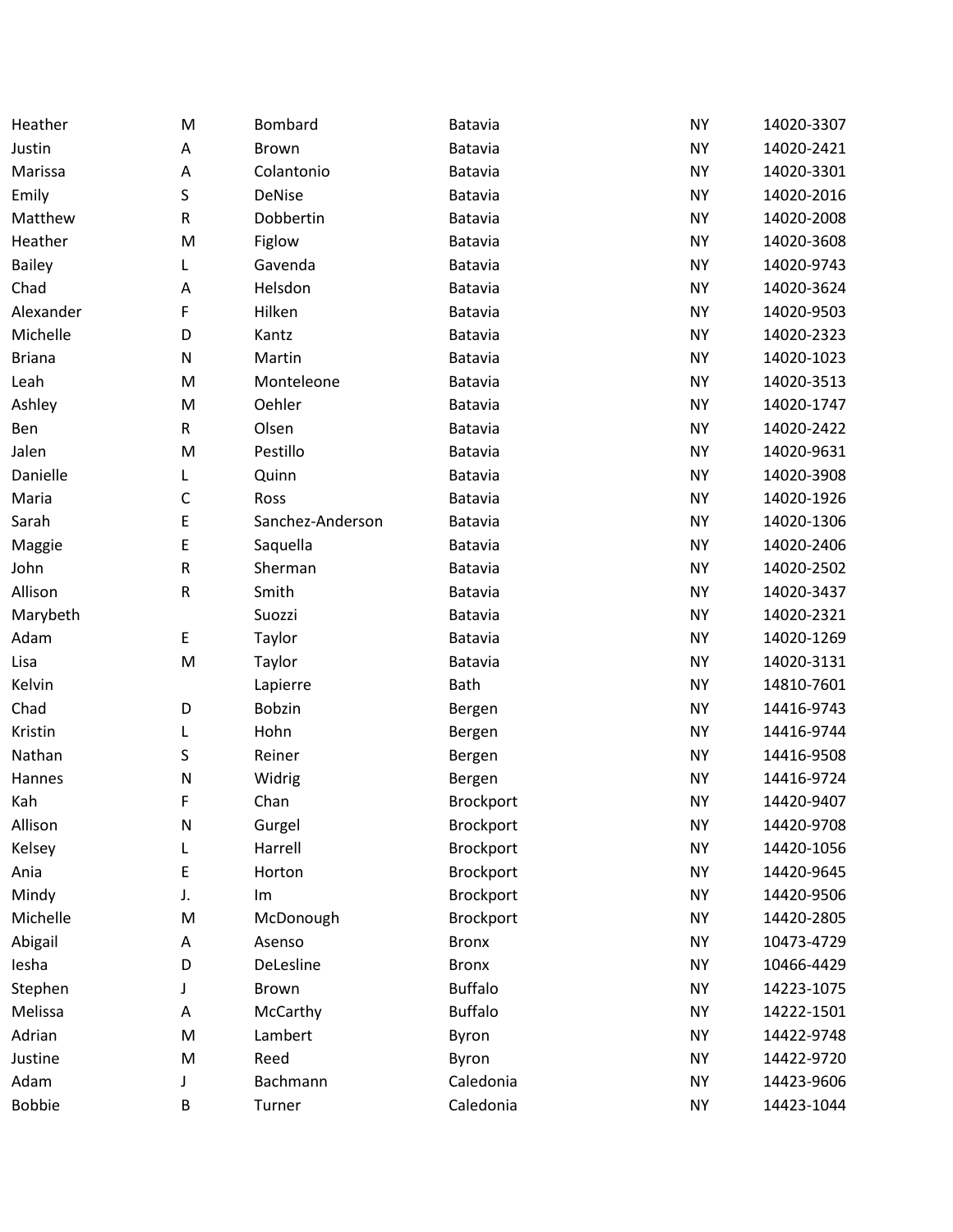| Nitisha        | M           | Byron          | Castile       | <b>NY</b> | 14427-9609 |
|----------------|-------------|----------------|---------------|-----------|------------|
| Julia          | Α           | Mills          | Centerville   | <b>NY</b> | 14029-0034 |
| Olivia         | К           | Pratt          | Chaffee       | <b>NY</b> | 14030-9620 |
| <b>Bradley</b> | M           | Schubert       | Chaffee       | <b>NY</b> | 14030-9807 |
| Gabriella      | M           | Garcea         | Churchville   | <b>NY</b> | 14428-9786 |
| Jordan         |             | Reese          | Clinton       | <b>NY</b> | 13323-4043 |
| Jodie          | M.          | Gutowski       | Corfu         | <b>NY</b> | 14036-9501 |
| Zoey           | P           | Ransom         | Corfu         | <b>NY</b> | 14036-9594 |
| Cory           |             | Regnet         | Corfu         | <b>NY</b> | 14036-9612 |
| Timothy        |             | Rigdon         | Corfu         | <b>NY</b> | 14036-9634 |
| <b>Brenden</b> | M           | von Kramer     | Corfu         | <b>NY</b> | 14036-9650 |
| Abagail        | $\mathsf C$ | Kamysz         | Cowlesville   | <b>NY</b> | 14037-9726 |
| Chaudhry       | M           | Ali            | Dansville     | <b>NY</b> | 14437-1533 |
| Justice        | Т           | Alverson       | Dansville     | <b>NY</b> | 14437-1434 |
| Jesse          | F           | Goodman        | Dansville     | <b>NY</b> | 14437-9511 |
| Tiffany        | A           | Irish          | Dansville     | <b>NY</b> | 14437-9478 |
| Jennifer       | E           | Pearson        | Dansville     | <b>NY</b> | 14437-0367 |
| Deborah        | R           | Rivera         | Dansville     | <b>NY</b> | 14437-1706 |
| Sandra         | L           | <b>Buxton</b>  | Darien Center | <b>NY</b> | 14040-9722 |
| David          | Т           | Neamon         | Delevan       | <b>NY</b> | 14042-9783 |
| Crista         | J           | Mest           | East Aurora   | <b>NY</b> | 14052-2845 |
| Kiera          | E           | Gross          | East Bethany  | <b>NY</b> | 14054-9716 |
| Sarah          | R           | Hollands       | East Bethany  | <b>NY</b> | 14054-9703 |
| Sarah          | A           | Kiblin         | East Concord  | <b>NY</b> | 14055-9737 |
| Melissa        | J           | Engle          | Elba          | <b>NY</b> | 14058-9729 |
| Lauren         | D           | Hughes         | Elba          | <b>NY</b> | 14058-9733 |
| Austin         | M           | Hynes-Fisher   | Elba          | <b>NY</b> | 14058-9754 |
| Amanda         | R           | Littlejohn     | Elba          | <b>NY</b> | 14058-9758 |
| Devyn          | F           | Ludwig         | Elba          | <b>NY</b> | 14058-9754 |
| Heather        | L           | Volpe          | Elba          | <b>NY</b> | 14058-9537 |
| Jessica        | L           | O'Brien        | Fairport      | <b>NY</b> | 14450-4631 |
| Caitlyn        | $\mathsf A$ | Murdock        | Frankfort     | <b>NY</b> | 13340-5721 |
| Destiny        |             | Abernathy      | Gasport       | <b>NY</b> | 14067-9363 |
| Samara         |             | Albuquerque    | Gasport       | <b>NY</b> | 14067-9425 |
| Katharine      | M           | Mazur          | Gasport       | <b>NY</b> | 14067-9330 |
| James          | N           | Rylander       | Gasport       | <b>NY</b> | 14067-9277 |
| Fany           | L           | Loughlin       | Geneseo       | <b>NY</b> | 14454-9735 |
| Lisa           | M           | Mundt          | Hamlin        | <b>NY</b> | 14464-9606 |
| Kourtnee       | M           | Zalyski        | Hamlin        | <b>NY</b> | 14464-9404 |
| Candice        |             | Murphy         | Hemlock       | <b>NY</b> | 14466-9722 |
| Kayla          | E           | Hetzel         | Hilton        | <b>NY</b> | 14468-8902 |
| Andrew         |             | Larotonda      | Hilton        | <b>NY</b> | 14468-9303 |
| Elizabeth      | А           | <b>Burandt</b> | Holland       | <b>NY</b> | 14080-9620 |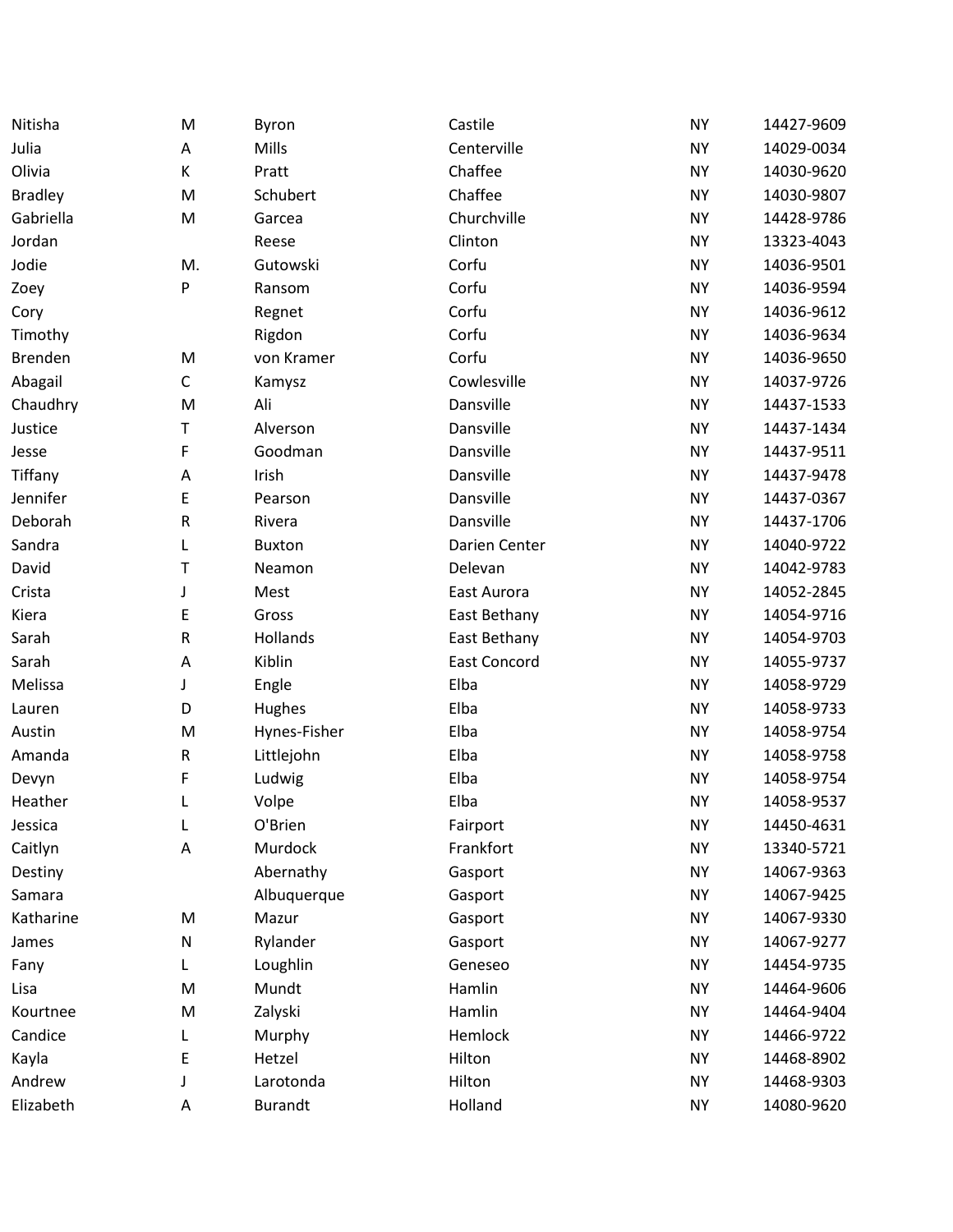| Emily          | M            | Smith           | Holley              | <b>NY</b> | 14470-9715 |
|----------------|--------------|-----------------|---------------------|-----------|------------|
| Chelsey        | S            | Weaver          | Holley              | <b>NY</b> | 14470-1042 |
| Thad           | D            | Whittier        | Holley              | <b>NY</b> | 14470-9709 |
| Haley          | J            | Semmel          | Honeoye Falls       | <b>NY</b> | 14472-9224 |
| Jessica        | E            | Green           | Hornell             | <b>NY</b> | 14843-2114 |
| <b>Bridget</b> | M            | Marshall        | Hornell             | <b>NY</b> | 14843-9232 |
| Jocelyn        | $\mathsf{H}$ | Feulmer         | Hunt                | <b>NY</b> | 14846-9782 |
| Sherman        | L            | Williams        | Irving              | <b>NY</b> | 14081-9550 |
| Laurie         | Α            | <b>Bush</b>     | Java Center         | <b>NY</b> | 14083-9501 |
| Aaron          | M            | Church          | Java Center         | <b>NY</b> | 14082-9602 |
| Wesley         | M            | Erhardt         | Java Center         | <b>NY</b> | 14082-0096 |
| James          | Т            | Giglinto        | Keene               | <b>NY</b> | 12942-1801 |
| Maria          | E            | Albanese        | Kendall             | <b>NY</b> | 14476-9710 |
| Stacey         | A            | Graham          | Kent                | <b>NY</b> | 14477-9720 |
| Aisley         | ${\sf R}$    | Gulczewski      | Kent                | <b>NY</b> | 14477-9747 |
| <b>Brianna</b> | M            | Jurs            | Kent                | <b>NY</b> | 14477-9701 |
| Andrew         | ${\sf R}$    | Kennedy         | Kent                | <b>NY</b> | 14477-9610 |
| Emma           | J            | Ricker          | Kent                | <b>NY</b> | 14477-9627 |
| Stephen        | N            | Cappotelli      | Le Roy              | <b>NY</b> | 14482-1513 |
| Elizabeth      | A            | Carney          | Le Roy              | <b>NY</b> | 14482-1308 |
| Joseph         | $\mathsf{H}$ | Griep           | Le Roy              | <b>NY</b> | 14482-8928 |
| Timothy        | M            | <b>McCulley</b> | Le Roy              | <b>NY</b> | 14482-9338 |
| Hannah         | E            | Miller          | Le Roy              | <b>NY</b> | 14482-1220 |
| Erin           | S            | Nesmith         | Le Roy              | <b>NY</b> | 14482-1348 |
| Casey          | J            | Creamer         | Leicester           | <b>NY</b> | 14481-9626 |
| Celeste        | $\vee$       | Hauslauer       | Leicester           | <b>NY</b> | 14481-9786 |
| Dorene         | ${\sf R}$    | Palmer          | Livonia             | <b>NY</b> | 14487-9634 |
| Sharon         | L            | Semon           | Livonia             | <b>NY</b> | 14487-9756 |
| Shannon        | Α            | VanNorman       | Livonia             | <b>NY</b> | 14487-9671 |
| <b>Bailey</b>  | S            | Allen           | Medina              | <b>NY</b> | 14103-1744 |
| Jenna          | L            | Carpenter       | Medina              | <b>NY</b> | 14103-9711 |
| Jason          | В            | Hellwig         | Medina              | <b>NY</b> | 14103-9593 |
| Candaleisha    | S            | Jones           | Medina              | <b>NY</b> | 14103-1015 |
| Sara           | M            | Martin          | Medina              | <b>NY</b> | 14103-9556 |
| April          | M            | Schultz         | Medina              | <b>NY</b> | 14103-9602 |
| Mersades       | E            | Watts           | Medina              | <b>NY</b> | 14103-1136 |
| Stella         | A            | <b>Bianco</b>   | Middleport          | <b>NY</b> | 14105-9612 |
| Colby          | D            | Miller          | Middleport          | <b>NY</b> | 14105-1310 |
| Dylan          | C            | Miller          | Middleport          | <b>NY</b> | 14105-1346 |
| Ashley         | M            | Prince          | <b>Mount Morris</b> | <b>NY</b> | 14510-1108 |
| Beth           | M            | Hendrickson     | Mumford             | <b>NY</b> | 14511-0022 |
| Salie          |              | Bakayoko        | New York            | <b>NY</b> | 10039-3512 |
| Shante         | N            | Pierson         | New York            | <b>NY</b> | 10039-1217 |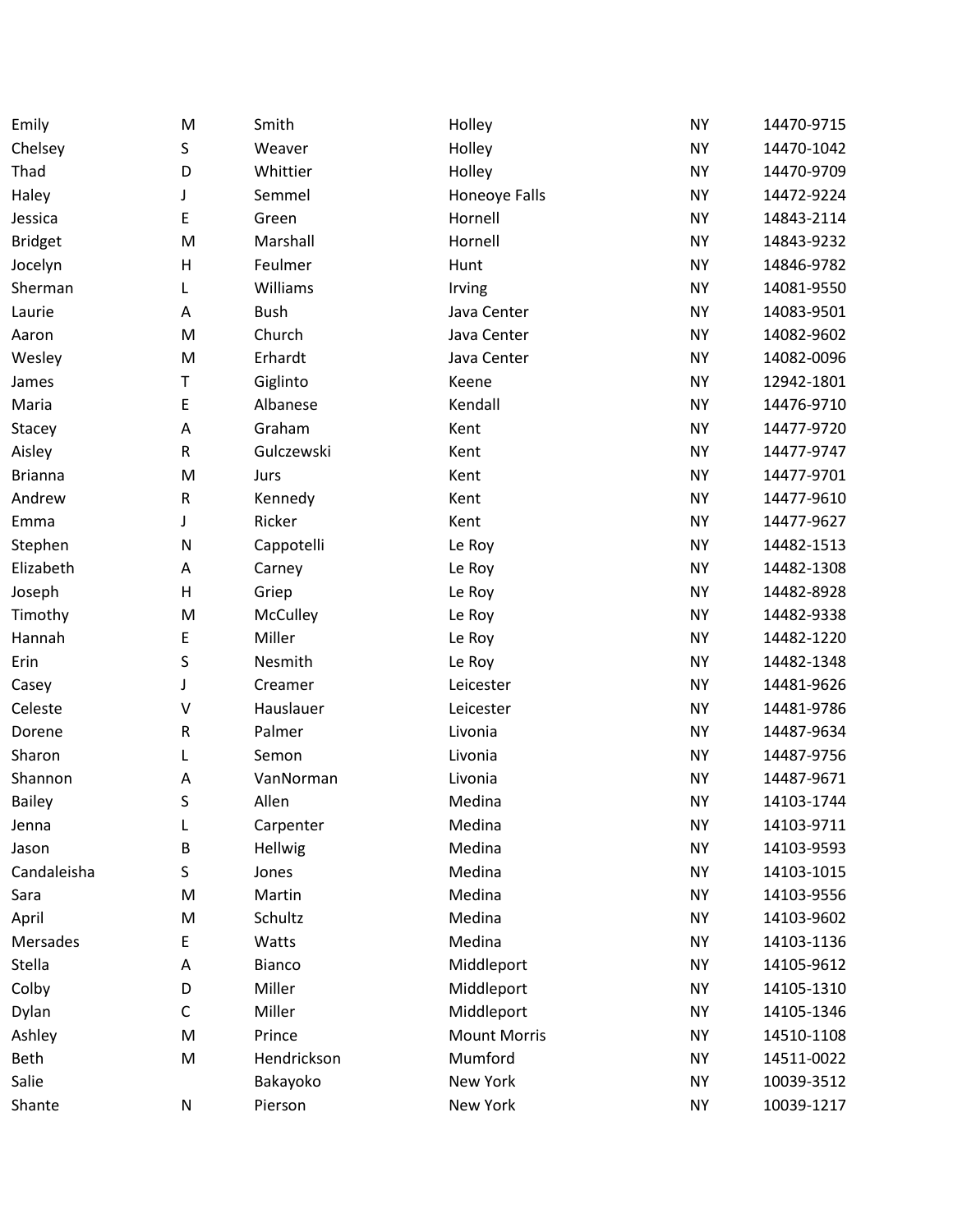| Holly          | $\mathsf C$  | Benkleman      | North Java            | <b>NY</b> | 14113-9731 |
|----------------|--------------|----------------|-----------------------|-----------|------------|
| Montana        | TM           | Herman         | Nunda                 | <b>NY</b> | 14517-9533 |
| Tanya          | ${\sf N}$    | Nickerson      | Nunda                 | <b>NY</b> | 14517-1103 |
| Leigh          | Α            | Swartzfager    | Nunda                 | <b>NY</b> | 14517-0704 |
| McKenzie       | Г            | Perfitt        | Oakfield              | <b>NY</b> | 14125-1101 |
| Lindsey        | M            | <b>Strang</b>  | Oakfield              | <b>NY</b> | 14125-1208 |
| Mia            |              | Velletta       | Oakfield              | <b>NY</b> | 14125-1017 |
| Jessica        | T            | Waite          | Oakfield              | <b>NY</b> | 14125-1107 |
| Caroline       | G            | Peterson       | <b>Orchard Park</b>   | <b>NY</b> | 14127-4617 |
| Kristen        | E            | Schwab         | Pavilion              | <b>NY</b> | 14525-9701 |
| Cassandra      | L            | Sprague        | Pavilion              | <b>NY</b> | 14525-9138 |
| Lauren         | $\mathsf C$  | Baker          | Perry                 | <b>NY</b> | 14530-1548 |
| Sylvia         | ${\sf R}$    | Mellin         | Perry                 | <b>NY</b> | 14530-9621 |
| Matthew        | G            | Zintel         | Perry                 | <b>NY</b> | 14530-1226 |
| William        | J            | <b>Barrett</b> | Piffard               | <b>NY</b> | 14533-9601 |
| Angel          | M            | Colbert        | Rochester             | <b>NY</b> | 14621-3249 |
| Lauren         | M            | Countryman     | Rochester             | <b>NY</b> | 14624-5803 |
| Eunice         | Α            | Day            | Rochester             | <b>NY</b> | 14606-4820 |
| Kierra         |              | Dill           | Rochester             | <b>NY</b> | 14608-2602 |
| Melissa        |              | Greene         | Rochester             | <b>NY</b> | 14623-4633 |
| Jayson         |              | Kirkmire       | Rochester             | <b>NY</b> | 14607-3230 |
| Daniel         | P            | Mlacker        | Rochester             | <b>NY</b> | 14624-2837 |
| Danielle       | ${\sf N}$    | Moon           | Rochester             | <b>NY</b> | 14620-1643 |
| Kirsten        | L            | O'Grady        | Rochester             | <b>NY</b> | 14606-5810 |
| Jessica        | $\mathsf{N}$ | Rush           | Rochester             | <b>NY</b> | 14620-1710 |
| Jahmani        | N            | Smith          | Rochester             | <b>NY</b> | 14619-1402 |
| Adele          | J            | Vigil          | Rochester             | <b>NY</b> | 14606-4657 |
| Halie          | J            | Kidder         | Rush                  | <b>NY</b> | 14543-9489 |
| <b>Brooke</b>  | К            | Thornton       | Sardinia              | <b>NY</b> | 14134-9718 |
| Morgan         | Α            | Stoffer        | <b>Silver Springs</b> | <b>NY</b> | 14550-9703 |
| Kelley         | S            | Colangelo      | Springwater           | <b>NY</b> | 14560-9726 |
| Ashley         | E            | Sheelar        | Stafford              | <b>NY</b> | 14143-9510 |
| Daniel         | D            | Smith          | Stafford              | <b>NY</b> | 14143-9568 |
| <b>Brandon</b> | M            | Daly           | Strykersville         | <b>NY</b> | 14145-9558 |
| Nicole         | Α            | Hauser         | Strykersville         | <b>NY</b> | 14145-9522 |
| Ryan           |              | Kirsch         | Strykersville         | <b>NY</b> | 14145-9512 |
| Katelyn        | E            | Trowse         | <b>Union Springs</b>  | <b>NY</b> | 13160-9715 |
| Tyler          | M            | Dominesey      | Varysburg             | <b>NY</b> | 14167-9789 |
| Kenneth        | M            | Kuras          | Varysburg             | <b>NY</b> | 14167-9728 |
| Kayla          | F            | Hulse          | Walden                | <b>NY</b> | 12586-3037 |
| Justin         | D            | Beckstrand     | Warsaw                | <b>NY</b> | 14569-9552 |
| Jessica        | M            | Bonham         | Warsaw                | <b>NY</b> | 14569-1220 |
| Alexandria     | M            | Lanni          | Warsaw                | <b>NY</b> | 14569-1252 |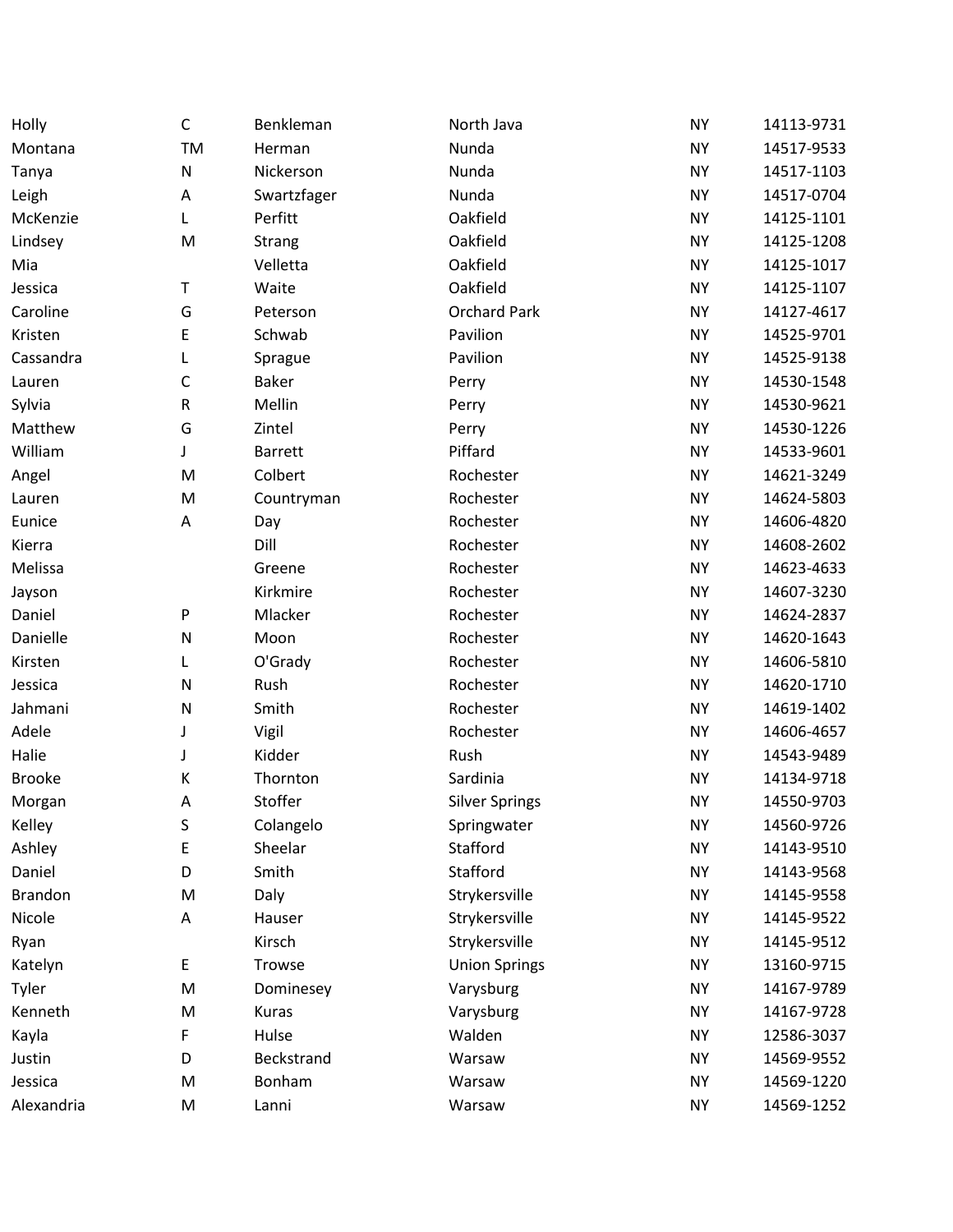| Andrew          | $\mathsf{C}$ | Mills             | Warsaw         | <b>NY</b> | 14569-1223 |
|-----------------|--------------|-------------------|----------------|-----------|------------|
| Allyson         | E            | Weber             | Warsaw         | <b>NY</b> | 14569-1514 |
| Monika          | L            | Gauer             | Wayland        | <b>NY</b> | 14572-9339 |
| Maranda         | L            | Hoffman           | Wayland        | <b>NY</b> | 14572-9586 |
| Haley           | N            | Kimmel            | Wayland        | <b>NY</b> | 14572-1235 |
| Jessica         | KM           | Martin            | Wayland        | <b>NY</b> | 14572-1411 |
| Timothy         | M            | Raup              | Wayland        | <b>NY</b> | 14572-1325 |
| <b>Brandon</b>  | M            | Stephens          | Wayland        | <b>NY</b> | 14572-9571 |
| Mackenzie       | R            | Weber             | Wayland        | <b>NY</b> | 14572-9362 |
| Lauren          | A            | Scott             | Webster        | <b>NY</b> | 14580-1826 |
| Samantha        | ${\sf N}$    | Parsons           | Wyoming        | <b>NY</b> | 14591-9735 |
| Oliver          |              | Stoudt            | Reading        | PA        | 19609-1307 |
| Yetunde         | J            | Awopetu           | Albion         | <b>NY</b> | 14411-1622 |
| Elena           | M            | Mergler           | Albion         | <b>NY</b> | 14411-9058 |
| Ondrea          | A            | Pate              | Albion         | <b>NY</b> | 14411-1342 |
| Kimberly        | $\mathsf C$  | Tower             | Albion         | <b>NY</b> | 14411-9117 |
| Alicia          |              | Wylupek           | Albion         | <b>NY</b> | 14411-1127 |
| Nicholas        | D            | Ickowski          | Alden          | <b>NY</b> | 14004-9726 |
| Christopher     | P            | Schirching        | Alden          | <b>NY</b> | 14004-1357 |
| Megan           | E            | Crossett          | Alexander      | <b>NY</b> | 14005-9757 |
| Miranda         | R            | Schiller          | Alexander      | <b>NY</b> | 14005-9605 |
| Vincent         | R            | <b>Brugaletta</b> | Alfred         | <b>NY</b> | 14802-1317 |
| Alexander       | J            | Cole              | Arcade         | <b>NY</b> | 14009-1305 |
| Craig           | S            | Fitzgerald        | Arcade         | <b>NY</b> | 14009-9622 |
| Dustyn          | B            | Pleace            | Arcade         | <b>NY</b> | 14009-1501 |
| Andrew          | J.           | Staub             | Arcade         | <b>NY</b> | 14009-1319 |
| <b>Brittany</b> | A            | Jutze             | Attica         | <b>NY</b> | 14011-1200 |
| Gary            | L            | McKenzie          | Attica         | <b>NY</b> | 14011-0149 |
| Christina       | A            | Schuster          | Attica         | <b>NY</b> | 14011-1202 |
| Jacob           | M            | Seiferth          | Attica         | <b>NY</b> | 14011-1003 |
| <b>Breeann</b>  |              | Blackchief        | <b>Basom</b>   | <b>NY</b> | 14013-9753 |
| Matthew         | Α            | <b>Bridger</b>    | Basom          | <b>NY</b> | 14013-9520 |
| Cassie          | A            | Hinkson           | <b>Basom</b>   | NY        | 14013-9507 |
| Kaeleigh        | R            | Bean              | Batavia        | <b>NY</b> | 14020-1516 |
| Tara            | Α            | <b>Beckens</b>    | Batavia        | <b>NY</b> | 14020-3152 |
| Tamara          | L.           | Coughlin          | Batavia        | <b>NY</b> | 14020-2944 |
| Aaron           | M            | McDonald          | Batavia        | NY        | 14020-1303 |
| <b>Travis</b>   | S            | Ogden             | Batavia        | <b>NY</b> | 14020-2317 |
| Jennifer        | N            | Piazza            | <b>Batavia</b> | NY        | 14020-1501 |
| Ashleigh        | M            | Pratt             | Batavia        | <b>NY</b> | 14020-1303 |
| Janet           | M            | Richardson        | Batavia        | <b>NY</b> | 14020-3524 |
| Trevor          | J            | Schimley          | Batavia        | <b>NY</b> | 14020-3701 |
| Jacquelyn       | M            | Siverling         | Batavia        | <b>NY</b> | 14020-9562 |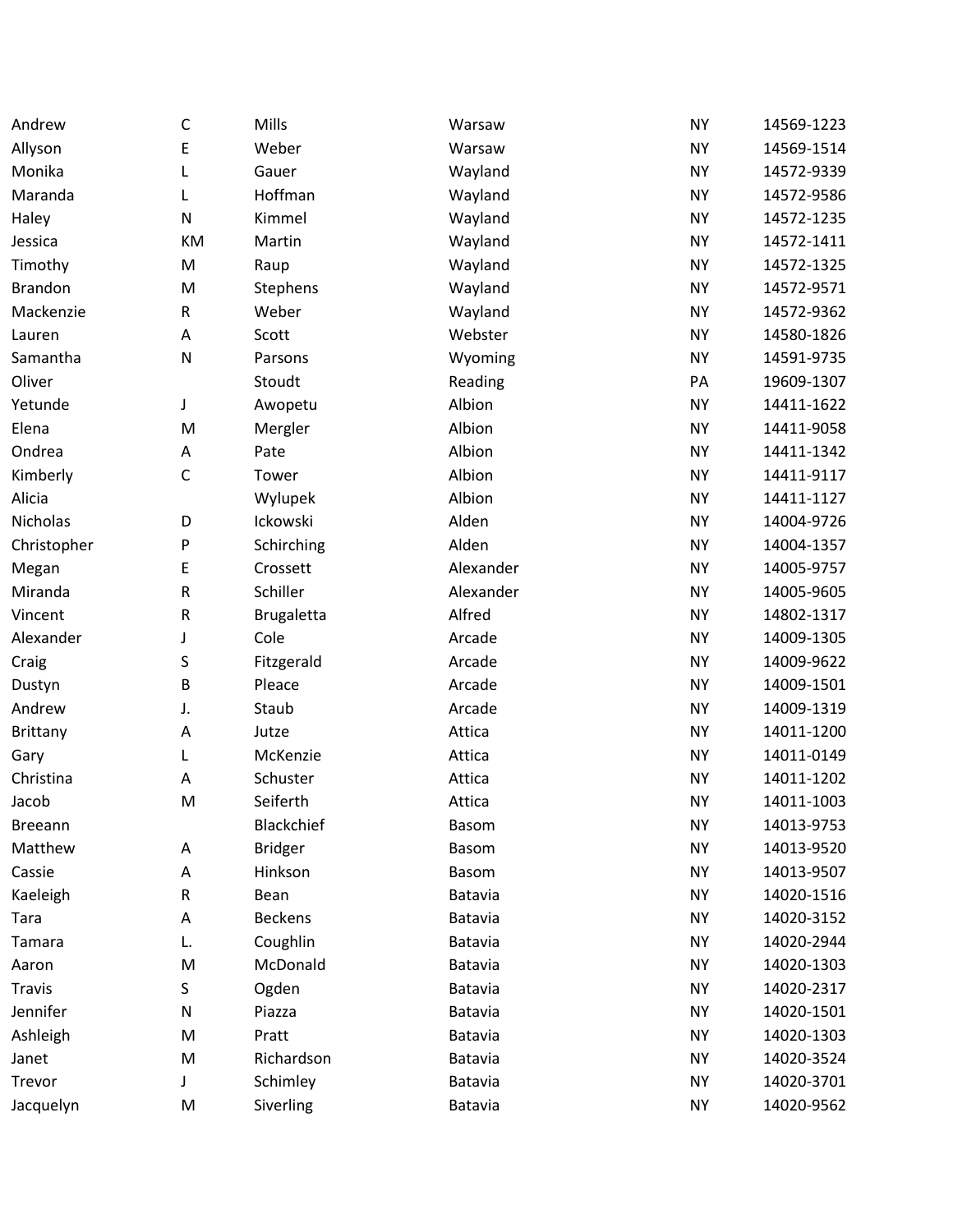| Natasha        | S           | Soule           | Batavia          | <b>NY</b> | 14020      |
|----------------|-------------|-----------------|------------------|-----------|------------|
| Tyler          | D           | Davis           | Bergen           | <b>NY</b> | 14416-9768 |
| Pamela         | S.          | Gartz           | Bergen           | <b>NY</b> | 14416-9734 |
| George         | E           | McCormick       | Bergen           | <b>NY</b> | 14416-9501 |
| Amber          | M           | Kazmark         | <b>Bliss</b>     | <b>NY</b> | 14024-9707 |
| Alyssa         | R           | <b>Brunette</b> | Brockport        | <b>NY</b> | 14420-9766 |
| Mira           | Н           | Doas            | <b>Brockport</b> | <b>NY</b> | 14420-1134 |
| Sara           | L           | Frieday         | Brockport        | <b>NY</b> | 14420-9644 |
| Chelsea        | M           | Overholt        | Brockport        | <b>NY</b> | 14420-2445 |
| <b>Brandy</b>  | V           | Wynn            | Brockport        | <b>NY</b> | 14420-1141 |
| Charleny       |             | Genoval         | <b>Bronx</b>     | <b>NY</b> | 10453-4306 |
| Alessia        | V           | Piervirgili     | Brooklyn         | <b>NY</b> | 11226-3842 |
| Joel           | Α           | Providence      | Brooklyn         | <b>NY</b> | 11226-7582 |
| Zhi Ying       |             | Shao            | Brooklyn         | <b>NY</b> | 11204-3027 |
| Dwight         | M           | <b>Dilbert</b>  | <b>Buffalo</b>   | <b>NY</b> | 14218-3040 |
| <b>Brandon</b> | E           | Jackson         | <b>Buffalo</b>   | <b>NY</b> | 14215-3002 |
| Scott          | N           | Lackey          | <b>Buffalo</b>   | <b>NY</b> | 14223-2467 |
| Amy            | L           | Nilson          | <b>Buffalo</b>   | <b>NY</b> | 14221-6721 |
| Heather        | M           | Sugar           | Claredon         | <b>NY</b> | 14429      |
| Hunter         | Т           | Mitchell        | Conesus          | <b>NY</b> | 14435      |
| Emily          | P           | Caci            | Corfu            | <b>NY</b> | 14036-9531 |
| Shaunna        | B           | Conti           | Corfu            | <b>NY</b> | 14036-9533 |
| Nicole         | К           | Franclemont     | Corfu            | <b>NY</b> | 14036-9732 |
| Richard        | W           | Gutowski        | Corfu            | <b>NY</b> | 14036-9501 |
| Patti          | А           | Lindner-Strange | Corfu            | <b>NY</b> | 14036-9510 |
| Jonathan       |             | Reisdorf        | Corfu            | <b>NY</b> | 14036-9641 |
| Victoria       | L           | Steinke         | Corfu            | <b>NY</b> | 14036-9531 |
| Quinton        |             | Tarbell         | Corfu            | <b>NY</b> | 14036-9612 |
| Sydney         | $\mathsf O$ | Hickey          | Cowlesville      | <b>NY</b> | 14037-9711 |
| Conlan         | J           | Crane           | Dansville        | <b>NY</b> | 14437-1029 |
| Amy            | L           | Eicheldinger    | Dansville        | <b>NY</b> | 14437-9559 |
| Melissa        | L           | Freeman         | Dansville        | <b>NY</b> | 14437-1416 |
| Penny          | A           | Arnold          | Darien Center    | <b>NY</b> | 14040-9715 |
| Alannah        | E           | Gross           | East Bethany     | <b>NY</b> | 14054-9716 |
| Michael        | Α           | Belford         | Fillmore         | <b>NY</b> | 14735-8752 |
| Dakota         | A           | Woolley         | Gainesville      | <b>NY</b> | 14066-9720 |
| Courtney       |             | Rivers          | Groveland        | <b>NY</b> | 14462      |
| Andrew         | S           | Jones           | Hilton           | <b>NY</b> | 14468-9164 |
| Quanshay       | D           | Whiting         | Hilton           | <b>NY</b> | 14468-1497 |
| Laura          | B           | Morrissey       | Holley           | <b>NY</b> | 14470-9794 |
| Kayleigh       | M           | Schultz         | Honeoye          | <b>NY</b> | 14471      |
| Kimberly       |             | Taylor          | Honeoye Falls    | <b>NY</b> | 14472-1236 |
| Syrena         |             | <b>Bryant</b>   | Hornell          | <b>NY</b> | 14843-2313 |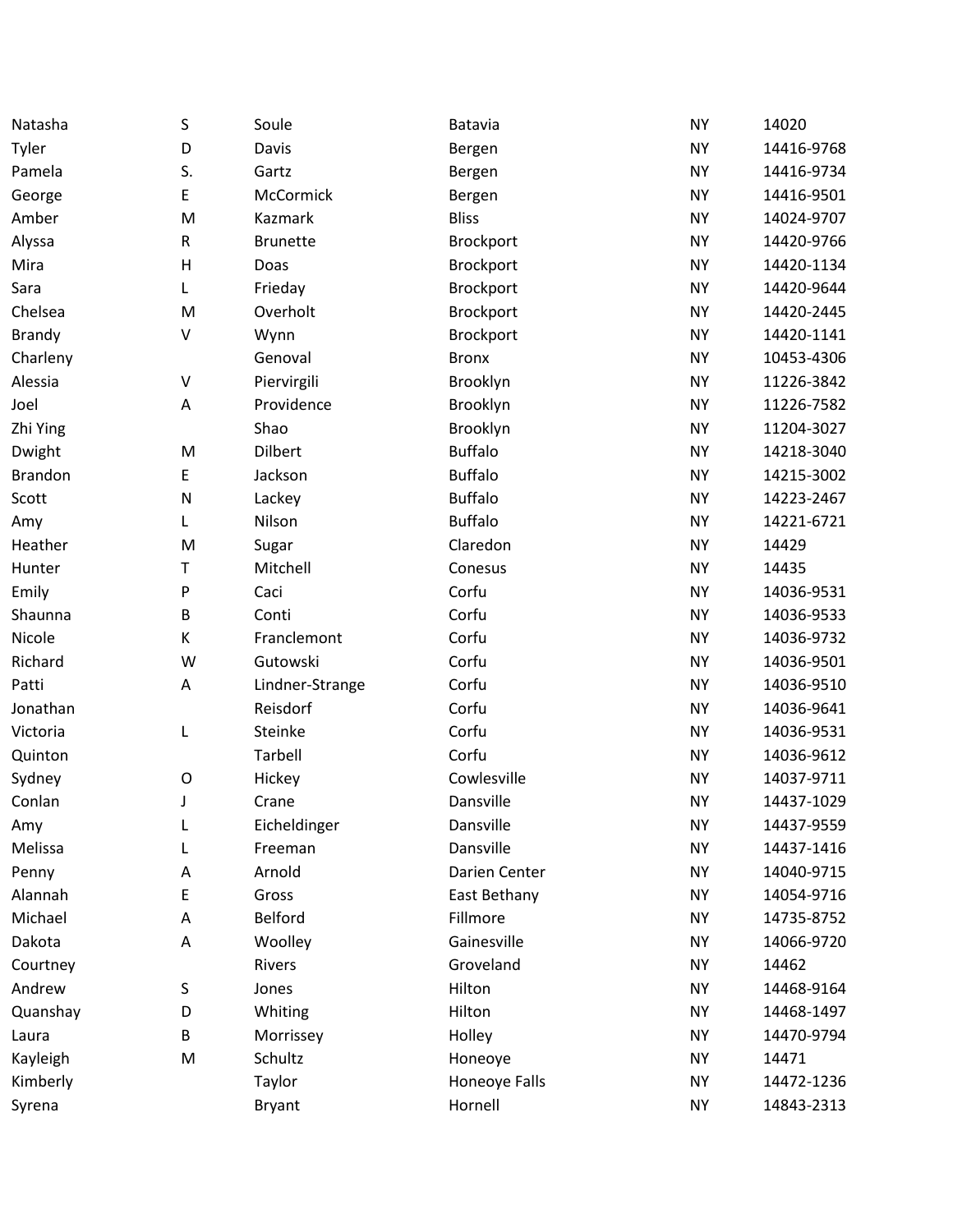| Charity         | $\mathsf{H}$ | Villalobos       | Kendall             | <b>NY</b> | 14476-9748 |
|-----------------|--------------|------------------|---------------------|-----------|------------|
| Haley           | ${\sf R}$    | Ader             | Lancaster           | <b>NY</b> | 14086-9319 |
| Jesse           | D            | Bauer            | Lancaster           | <b>NY</b> | 14086-9404 |
| Debra           |              | Uebelhoer        | Lancaster           | <b>NY</b> | 14086-9720 |
| Zachary         |              | Grasso           | Le Roy              | <b>NY</b> | 14482-9378 |
| Jessica         |              | Griseta          | Le Roy              | <b>NY</b> | 14482-9732 |
| Kristen         | A            | Stalnecker       | Le Roy              | <b>NY</b> | 14482-1523 |
| Courtney        | L            | Mead             | Linwood             | <b>NY</b> | 14486-9705 |
| Linda           |              | Tes              | Livonia             | <b>NY</b> | 14487      |
| Mary            | Α            | Blackley         | Lockport            | <b>NY</b> | 14094-3303 |
| Eva             | M            | <b>Balasi</b>    | Medina              | <b>NY</b> | 14103-1747 |
| Adam            | L            | Dunn             | Medina              | <b>NY</b> | 14103-9706 |
| Carianne        | L            | Glass            | Medina              | <b>NY</b> | 14103-1527 |
| Corinne         | R            | Hall             | Medina              | <b>NY</b> | 14103-9792 |
| Brennen         | $\mathsf C$  | Harris           | Medina              | <b>NY</b> | 14103-9421 |
| Lisa            | S.           | Tombari          | Medina              | <b>NY</b> | 14103-1021 |
| Ashlee          | M            | Callaro          | <b>Mount Morris</b> | <b>NY</b> | 14510      |
| Julie Lynn      | C            | Flanagan         | <b>Mount Morris</b> | <b>NY</b> | 14510-1213 |
| Jacqueline      | S            | Atwater          | <b>Naples</b>       | <b>NY</b> | 14512-9101 |
| Daniel          | P            | Monachino        | Oakfield            | <b>NY</b> | 14125-1109 |
| Arriana         | Υ            | Morales-Gonzalez | Oakfield            | <b>NY</b> | 14125-9751 |
| Joseph          | D            | Czworka          | Pavilion            | <b>NY</b> | 14525-9516 |
| Rachel          |              | Sardisco         | Penfield            | <b>NY</b> | 14526-1307 |
| Mary            | Jo           | Strassell        | Pittsford           | <b>NY</b> | 14534-2445 |
| Matthew         | D            | Wing             | Pittsford           | <b>NY</b> | 14534-1506 |
| Amanda          | N            | Baleno           | Rochester           | <b>NY</b> | 14626-2308 |
| Constance       | $\mathsf C$  | <b>Bennett</b>   | Rochester           | <b>NY</b> | 14620-1856 |
| James           |              | Boyd             | Rochester           | <b>NY</b> | 14611-4227 |
| Michelle        | J            | Fuller           | Rochester           | <b>NY</b> | 14620-1706 |
| Samantha        | J            | Horn             | Rochester           | <b>NY</b> | 14619-2445 |
| Nicole          |              | Lotta            | Rochester           | <b>NY</b> | 14624-2515 |
| Courtney        | $\mathsf C$  | McDonald         | Rochester           | <b>NY</b> | 14619-1819 |
| Margarita       |              | Ortiz            | Rochester           | <b>NY</b> | 14608-1610 |
| London          | D            | Paisley          | Rochester           | <b>NY</b> | 14626-5329 |
| <b>Brittany</b> | M            | Reaves           | Rochester           | <b>NY</b> | 14621-1305 |
| Hardeep         |              | Singh            | Rochester           | <b>NY</b> | 14618-4961 |
| Jared           | G            | Ziegler          | Rochester           | <b>NY</b> | 14624-1059 |
| Jessica         |              | Fraser           | Saint Regis Falls   | <b>NY</b> | 12980-2211 |
| Tyson           | D            | <b>Brown</b>     | Salamanca           | <b>NY</b> | 14779-1346 |
| Melissa         | M            | Toro             | Syracuse            | <b>NY</b> | 13212-2220 |
| Aleiah          | E            | <b>Brunner</b>   | Warsaw              | <b>NY</b> | 14569-1033 |
| Michael         | ${\sf R}$    | Cedrone          | Warsaw              | <b>NY</b> | 14569      |
| Megan           | L            | Hollister        | Warsaw              | <b>NY</b> | 14569-1005 |